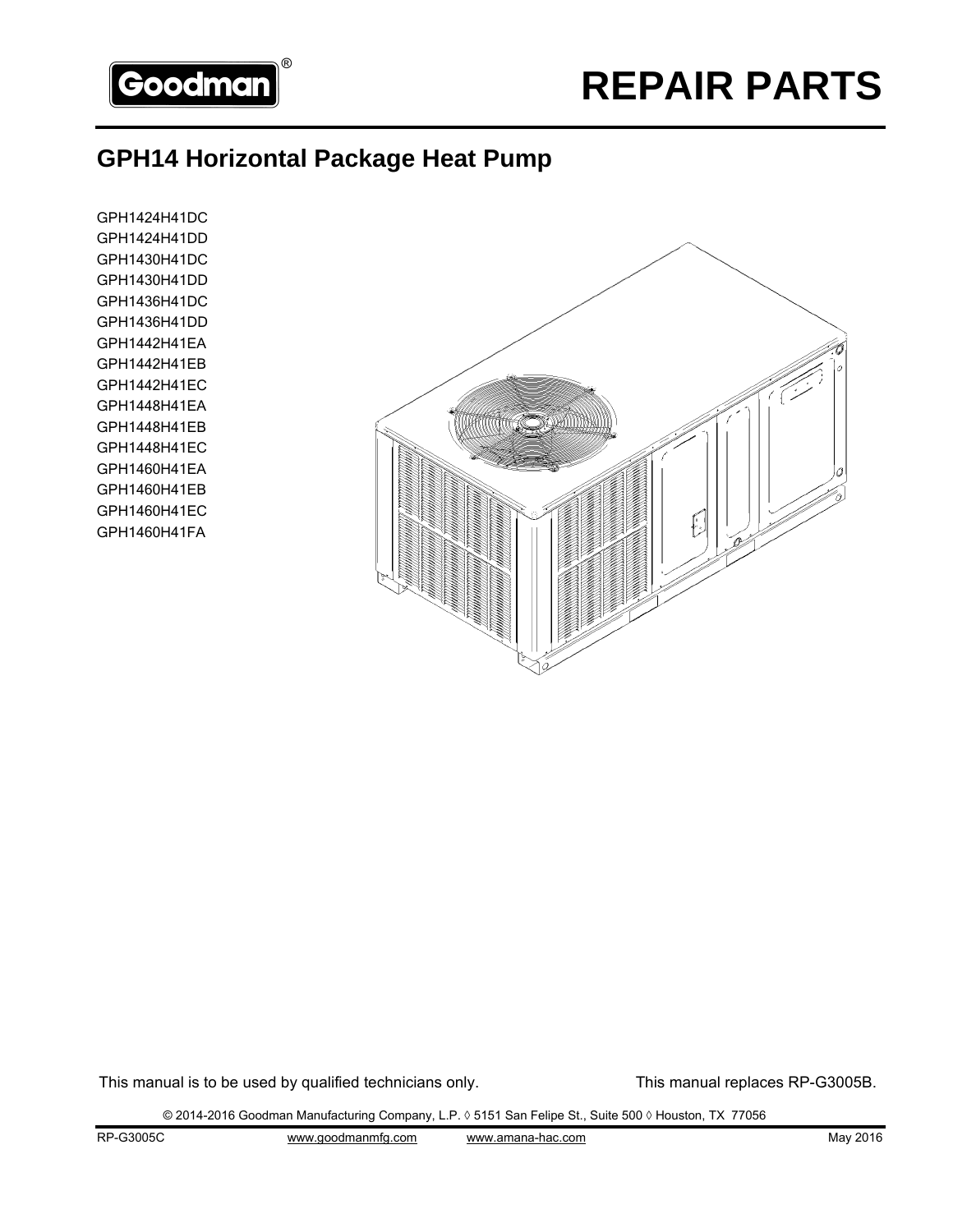#### **Index**

| <b>Functional Parts List</b> |  |
|------------------------------|--|
| Illustration and Parts       |  |

*Views shown are for parts illustrations only, not servicing procedures*

#### **Text Codes:**

AR - As Required NA - Not Available NS - Not Shown 00000000 - See Note  $QTY$  - Quantity Example (QTY 3) (If Quantity not shown, Quantity = 1)<br>M - Model Example (M1) (If M Code not shown, then part is used o Example (M1) (If M Code not shown, then part is used on all Models)

#### **Expanded Model Nomenclature:**

 Example M1 - Model#1 M2 - Model#2 M3 - Model#3

Goodman Manufacturing Company, L.P. is not responsible for personal injury or property damage resulting from improper service. Review all service information before beginning repairs.

Warranty service must be performed by an authorized technician, using authorized factory parts. If service is required after the warranty expires, Goodman Manufacturing Company, L.P. also recommends contacting an authorized technician and using authorized factory parts.

Goodman Manufacturing Company, L.P. reserves the right to discontinue, or change at any time, specifications or designs without notice or without incurring obligations.

For assistance within the U.S.A. contact: Homeowner Support Department Goodman Manufacturing Company, L.P. 19001 Kermier Road Waller, Texas 77484 877-254-4729-Telephone 713-863-2382-Facsimile

For assistance outside the U.S.A. contact: International Division Goodman Company, L.P. 19001 Kermier Road Waller, Texas 77484 713-861-2500-Telephone 713-863-2382-Facsimile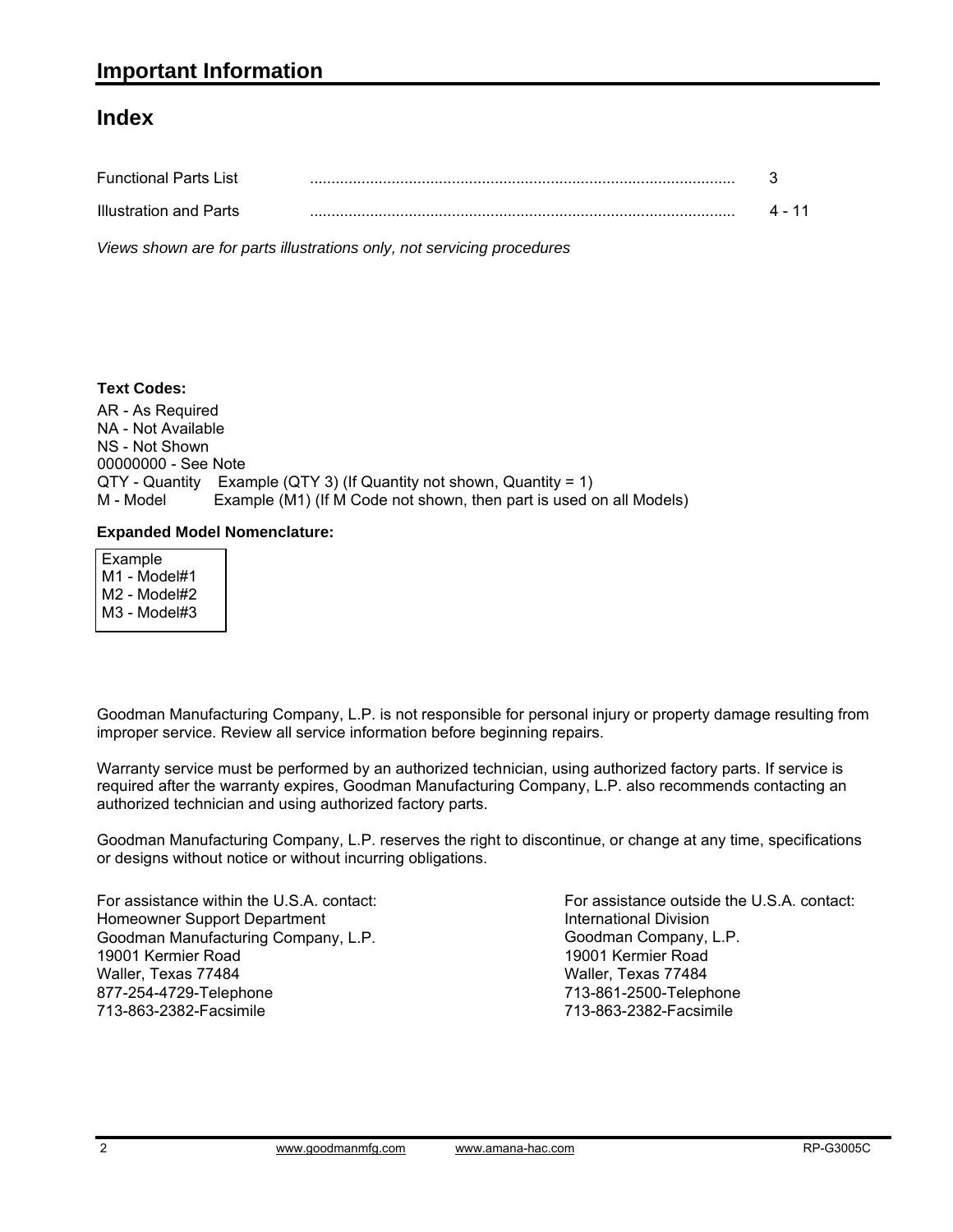#### **Functional Parts**

| No:                            | <b>Description:</b>                                                                                    |                                    |
|--------------------------------|--------------------------------------------------------------------------------------------------------|------------------------------------|
| B1368016                       | BLOWER WHEEL 10 X 8 (M1, M2, M3, M4,                                                                   | <b>Expanded Model Nomenclature</b> |
|                                | M5, M6, M7, M8, M9, M10, M11, M12)                                                                     | M1 - GPH1424H41DC                  |
| B1368054                       | BLOWER WHEEL 11 X 8 (M13, M14, M15,<br>M16)                                                            | M2 - GPH1424H41DD                  |
| CAP050400440CT                 | CAPACITOR 5/40/440V/DUAL RD (M1, M2,                                                                   | M3 - GPH1430H41DC                  |
|                                | M3, M4)                                                                                                | M4 - GPH1430H41DD                  |
| CAP050450440CT                 | CAPACITOR 5/45/440V/DUAL RD (M5, M6,<br>M7, M8, M9, M10, M11, M12)                                     | M5 - GPH1436H41DC                  |
| CAP050700440CT                 | CAPACITOR 5/70/440V/DUAL RD (M13, M14,                                                                 | M6 - GPH1436H41DD                  |
|                                | M15, M16)                                                                                              | M7 - GPH1442H41EA                  |
| ZP21K5EPFV130                  | COMPRESSOR 21300, 208/230/60/1 (M1, M2)                                                                | M8 - GPH1442H41EB                  |
| ZP25K5EPFV130<br>ZP31K5EPFV130 | COMPRESSOR 25200, 208/230/60/1 (M3, M4)<br>COMPRESSOR 31100, 208/230/60/1 (M5, M6)                     | M9 - GPH1442H41EC                  |
| ZP34K5EPFV130                  | COMPRESSOR 34500, 208/230/60/1 (M7, M8,                                                                | M10 - GPH1448H41EA                 |
|                                | M9)                                                                                                    | M11 - GPH1448H41EB                 |
| ZP39K5EPFV130                  | COMPRESSOR 39000, 208/230/60/1 (M10,                                                                   | M12 - GPH1448H41EC                 |
| ZP51K5EPFV130                  | M11, M12)<br>COMPRESSOR 51000, 208/230/60/1 (M13,                                                      | M13 - GPH1460H41EA                 |
|                                | M14, M15, M16)                                                                                         | M14 - GPH1460H41EB                 |
| 0131M00061                     | COND MOTOR 1/4 HP, 1 SP, 8 PL (M5, M6)                                                                 | M15 - GPH1460H41EC                 |
| 0131M00429                     | COND MOTOR 1/4 HP, 1 SP, 6 PL (M7, M8,<br>M9, M10, M11, M12, M13, M14, M15, M16)                       |                                    |
| 0131M00009P                    | COND MOTOR 1/6 HP, 1 SP, 8 PL (M1, M2,<br>M3, M4)                                                      | M16 - GPH1460H41FA                 |
| CONT1P025024V                  | CONTACTOR 25 AMP, 1P, 24V (M1, M2, M3,<br>M4, M5, M6)                                                  |                                    |
| CONT1P030024V                  | CONTACTOR 30 AMP, 1P, 24V (M7, M8, M9,<br>M10, M11, M12)                                               |                                    |
| CONT2P040024V                  | CONTACTOR 40 AMP, 2P, 24V (M13, M14,<br>M15, M16)                                                      |                                    |
| 0130M00099                     | CONTROL, DEFROST (M1, M2, M3, M4, M5,<br>M6, M10, M11, M12, M14, M15, M16)                             |                                    |
| 0130M00101                     | CONTROL, DEFROST (M7, M8, M9, M13)                                                                     |                                    |
| 0230G00005                     | CRANKCASE HEATER SWITCH (M13, M14,<br>M15, M16)                                                        |                                    |
| 0130M00089                     | CUT-OUT SWITCH, HIGH PRESSURE (M16)                                                                    |                                    |
| 0130M00074                     | CUT-OUT SWITCH, HIGH PRESSURE (M1,<br>M2, M3, M4, M5, M6, M7, M8, M9, M10, M11,<br>M12, M13, M14, M15) |                                    |
| 0130M00075                     | CUT-OUT SWITCH, LOW PRESSURE                                                                           |                                    |
| PCBDM133                       | DEFROST CONTROL BOARD                                                                                  |                                    |
| 0130M00106                     | DISC THERMOSTAT CRNKCS HTR (M13,<br>M14, M15, M16)                                                     |                                    |
| 0150G00005                     | FAN BLADE (M1, M2, M3, M4)                                                                             |                                    |
| 0150G00004                     | FAN BLADE (M7, M8, M9, M10, M11, M12,<br>M13, M14, M15, M16)                                           |                                    |
| B1086765                       | FAN BLADE TYPE 3 (M5, M6)                                                                              |                                    |
| 0163R00003                     | HEATER, CRANKCASE 230V 40W (M13, M14,<br>M15, M16)                                                     |                                    |
| 0131M00602                     | PROGRAMMED MOTOR (M7, M8, M9)                                                                          |                                    |
| 0131M00604                     | PROGRAMMED MOTOR (M13, M14, M15,<br>M16)                                                               |                                    |
| 0131M00598                     | PROGRAMMED MOTOR (M1, M2)                                                                              |                                    |
| 0131M00596                     | PROGRAMMED MOTOR (M5, M6)                                                                              |                                    |
| 0131M00600                     | PROGRAMMED MOTOR (M3, M4)                                                                              |                                    |
| 0131G00035                     | PROGRAMMED MOTOR (M10, M11, M12)                                                                       |                                    |
| 0151R00071                     | REVERSING VALVE (M5, M6, M7, M8, M9,<br>M10, M11, M12, M13, M14, M15, M16)                             |                                    |
| 0151R00069                     | REVERSING VALVE (M1, M2, M3, M4)                                                                       |                                    |
| B1225022                       | SOLENOID COIL                                                                                          |                                    |
| 0130M00138                     | TRANSFORMER 208/230, 24V                                                                               |                                    |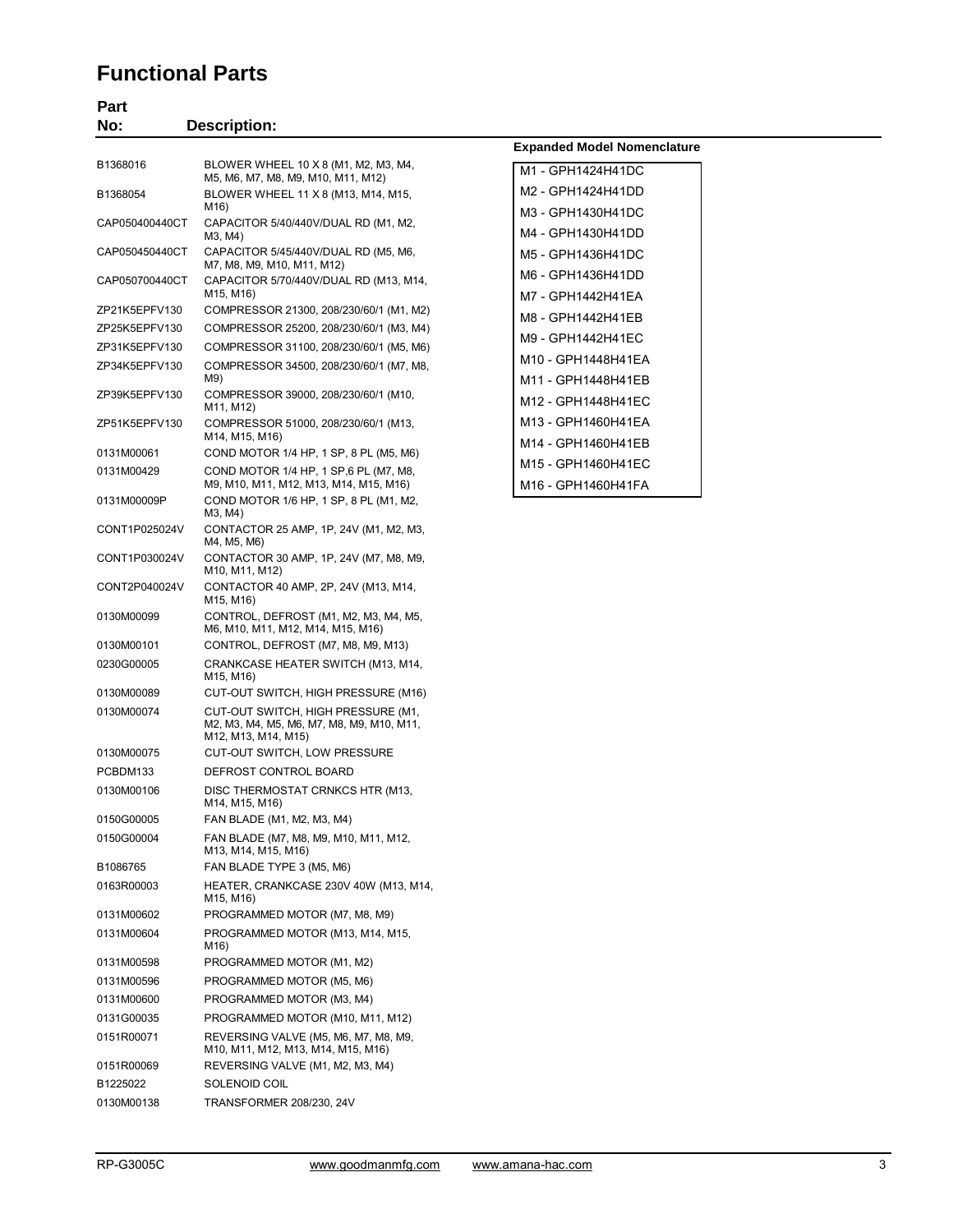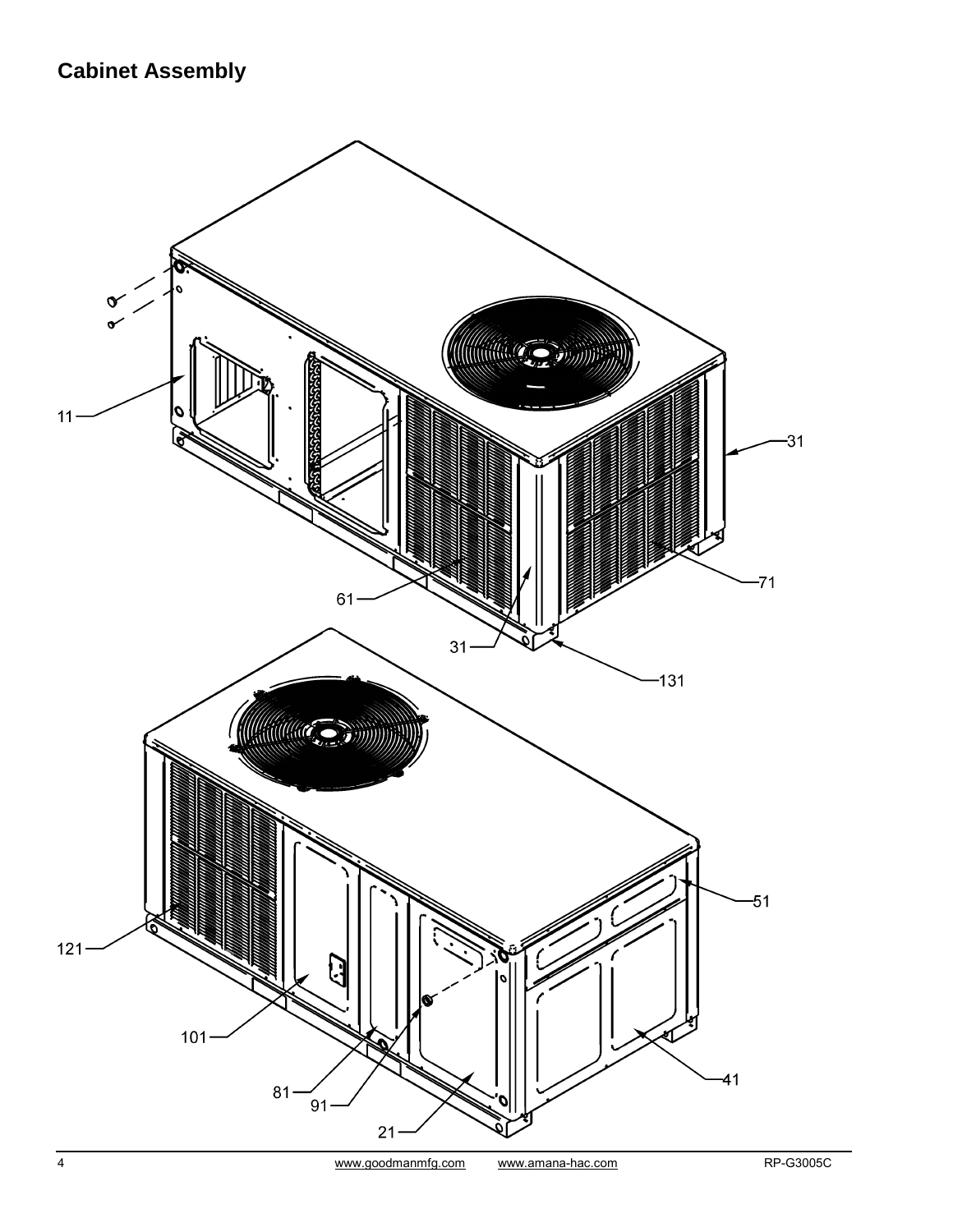# **Cabinet Assembly**

|            | <b>Ref. Part</b>               |                                                                                          | <b>Ref. Part</b>                   |  |
|------------|--------------------------------|------------------------------------------------------------------------------------------|------------------------------------|--|
|            | No: No:                        | <b>Description:</b>                                                                      | No: No:<br><b>Description:</b>     |  |
| Image 1:   |                                |                                                                                          | <b>Expanded Model Nomenclature</b> |  |
| 11         | 0121G00667PDG                  | DUCT PANEL 27.5" (M1, M2, M3, M4)                                                        | M1 - GPH1424H41DC                  |  |
| 11         | 0121G00051PDG                  | DUCT PANEL 32.5" (M7, M10)                                                               | M2 - GPH1424H41DD                  |  |
| 11         | 0121G00668PDG                  | DUCT PANEL 32.5" (M5, M6, M8, M9, M11, M12)                                              | M3 - GPH1430H41DC                  |  |
| 11         | 0121G00084PDG                  | DUCT PANEL 36" (M13)                                                                     | M4 - GPH1430H41DD                  |  |
| 11<br>21   | 0121G00669PDG<br>0121G00664DG  | DUCT PANEL 36" (M14, M15, M16)<br>CORNER PANEL 27.5" (M1, M2, M3, M4)                    |                                    |  |
| 21         | 0121G00522DG                   | CORNER PANEL 32.5" (M7, M10)                                                             | M5 - GPH1436H41DC                  |  |
| 21         | 0121G00665DG                   | CORNER PANEL 32.5" (M5, M6, M8, M9, M11, M12)                                            | M6 - GPH1436H41DD                  |  |
| 21         | 0121G00523DG                   | CORNER PANEL 36" (M13)                                                                   | M7 - GPH1442H41EA                  |  |
| 21         | 0121G00666DG                   | CORNER PANEL 36" (M14, M15, M16)                                                         | M8 - GPH1442H41EB                  |  |
| 31         | 0121G00047PDG                  | CORNER POST 27.5" (M1, M2, M3, M4)                                                       | M9 - GPH1442H41EC                  |  |
| 31         | 0121G00048PDG                  | CORNER POST 32.5" (M5, M6, M7, M8, M9, M10,<br>M11, M12)                                 | M10 - GPH1448H41EA                 |  |
| 31         | 0121G00082PDG                  | CORNER POST 36" (M13, M14, M15, M16)                                                     | M11 - GPH1448H41EB                 |  |
| 41         | 0121G00271DG                   | EXTERNAL BLOWER PANEL 27.5" (M1, M2, M3,                                                 | M12 - GPH1448H41EC                 |  |
|            |                                | M4)                                                                                      | M13 - GPH1460H41EA                 |  |
| 41         | 0121G00272DG                   | EXTERNAL BLOWER PANEL 32.5" (M5, M6, M7,                                                 | M14 - GPH1460H41EB                 |  |
|            |                                | M8, M9, M10, M11, M12)                                                                   | M15 - GPH1460H41EC                 |  |
| 41         | 0121G00273DG                   | EXTERNAL BLOWER PANEL 36" (M13, M14, M15,                                                | M16 - GPH1460H41FA                 |  |
|            |                                | M16)                                                                                     |                                    |  |
| 51         | 0121G00276DG                   | EXTERNAL CONTROL BOX PANEL                                                               |                                    |  |
| 61<br>61   | 0121G00069PDG<br>0121G00070PDG | LOUVERED PANEL 4 BANK 27.5" (M1, M2, M3, M4)<br>LOUVERED PANEL 4 BANK 32.5" (M5, M6, M7, |                                    |  |
|            |                                | M8, M9, M10, M11, M12)                                                                   |                                    |  |
| 61         | 0121G00091PDG                  | LOUVERED PANEL 5 BANK 36" (M13, M14, M15,<br>M16)                                        |                                    |  |
| 71         | 0121G00090PDG                  | LOUVERED PANEL 4 BANK 36" (M13, M14, M15,<br>M16)                                        |                                    |  |
| 71         | 0121G00072PDG                  | LOUVERED PANEL 5 BANK 27.5" (M1, M2, M3, M4)                                             |                                    |  |
| 71         | 0121G00073PDG                  | LOUVERED PANEL 5 BANK 32.5" (M5, M6, M7,<br>M8, M9, M10, M11, M12)                       |                                    |  |
| 81         | 0121G00065PDG                  | EVAP PANEL 8.75" X 27.5" (M1, M2, M3, M4)                                                |                                    |  |
| 81         | 0121G00066PDG                  | EVAP PANEL 8.75" X 32.5" (M5, M6, M7, M8, M9,<br>M10, M11, M12)                          |                                    |  |
| 81         | 0121G00089PDG                  | EVAP PANEL, 36" EXT RMV (M13, M14, M15, M16)                                             |                                    |  |
| 91         | B1392012                       | GROMMET / HS 1.0 - .79                                                                   |                                    |  |
| 101        | 0121G00712DG                   | COMPRESSOR PANEL (M6, M9, M12)                                                           |                                    |  |
| 101        | 0121G00713DG                   | COMPRESSOR PANEL (M2, M4)                                                                |                                    |  |
| 101        | 0121G00715DG                   | COMPRESSOR PANEL (M15, M16)                                                              |                                    |  |
| 101<br>101 | 0121G00062PDG<br>0121G00060PDG | COMPRESSOR PANEL 13.68" X 27.50" (M1, M3)                                                |                                    |  |
|            |                                | COMPRESSOR PANEL 8.75" X 32.50" (M5, M7,<br>M8, M10, M11)                                |                                    |  |
| 101        | 0121G00087PDG                  | COMPRESSOR PANEL 8.75" X 36" (M13, M14)                                                  |                                    |  |
| 121        | 0121G00070PDG                  | LOUVERED PANEL 4 BANK 32.5" (M5, M6, M7,<br>M8, M9, M10, M11, M12)                       |                                    |  |
| 121        | 0121G00090PDG                  | LOUVERED PANEL 4 BANK 36" (M13, M14, M15,<br>M16)                                        |                                    |  |
| 121        | 0121G00072PDG                  | LOUVERED PANEL 5 BANK 27.5" (M1, M2, M3, M4)                                             |                                    |  |
| 131        | 0121G00044PRF                  | BASEPAN RAIL (QTY 2)                                                                     |                                    |  |
| ΝS         | 0164G00005                     | GROMMET-HORSESHOE 1.675 (M2, M4, M6, M9,<br>M12, M15, M16)                               |                                    |  |
|            |                                |                                                                                          |                                    |  |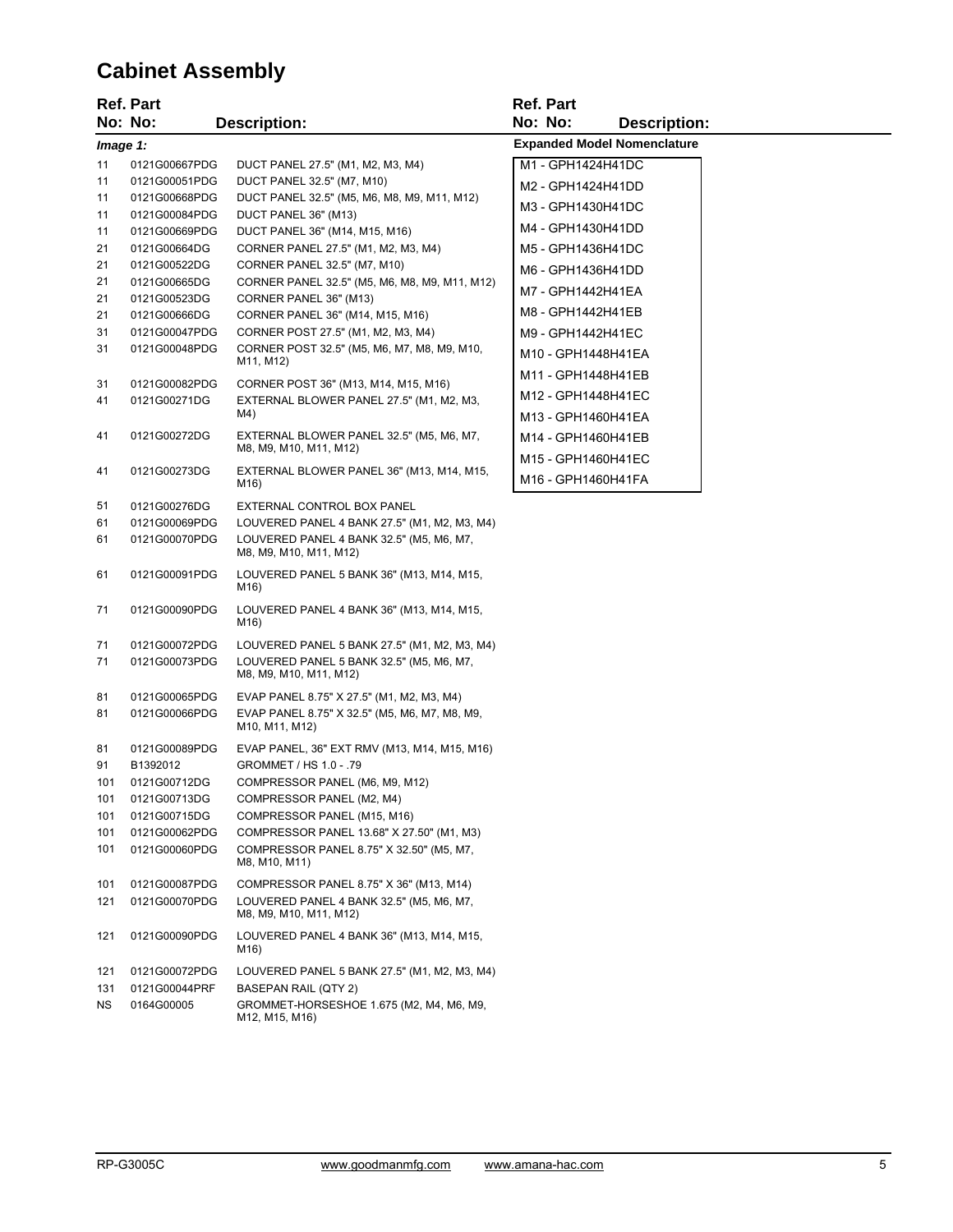# **Chassis Assembly**

Image 1



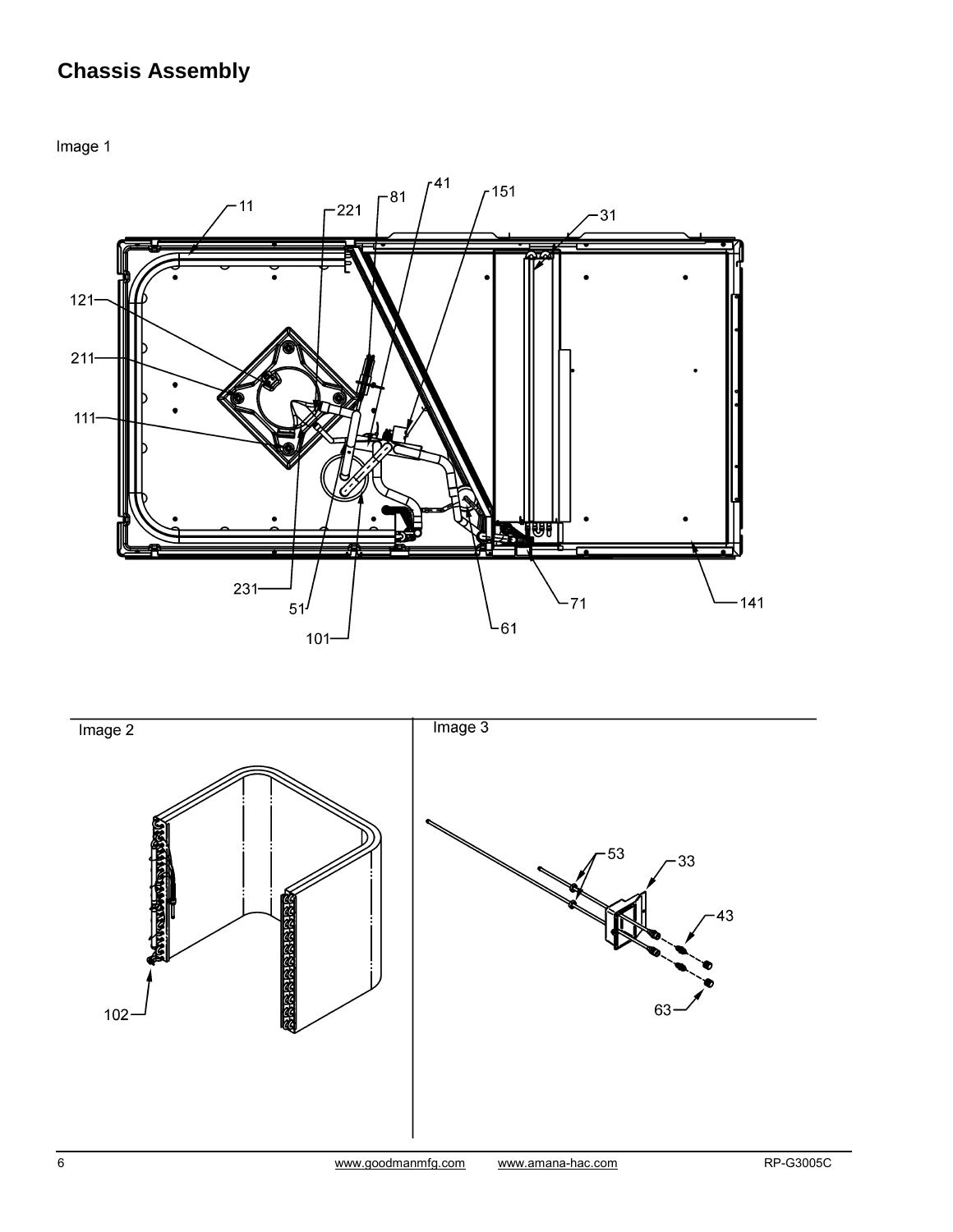# **Chassis Assembly**

|           | <b>Ref. Part</b> |                                                                            |     | <b>Ref. Part</b>                   |                                                                            |
|-----------|------------------|----------------------------------------------------------------------------|-----|------------------------------------|----------------------------------------------------------------------------|
|           | No: No:          | <b>Description:</b>                                                        |     | No: No:                            | <b>Description:</b>                                                        |
| Image 1:  |                  |                                                                            |     | Image 1:                           |                                                                            |
| 11        | 0201G00279       | TUBING ASSY, COND COIL (M1, M2, M3, M4)                                    | NS. | 0121G00045P                        | POST 27.5" (M1, M2, M3, M4)                                                |
| 11        | 0201G00298       | TUBING ASSY, COND COIL (M5, M6)                                            | NS. | 0121G00079P                        | POST 32.5" (M5, M6, M7, M8, M9, M10, M11, M12)                             |
|           |                  |                                                                            | NS. | 0121G00083P                        | POST 36" (M13, M14, M15, M16)                                              |
| 11        | 0201G00332       | TUBING ASSY, COND COIL (M10, M11, M12)                                     |     |                                    |                                                                            |
| 11        | 0201G00343       | TUBING ASSY, COND COIL (M13, M14, M15)                                     |     | lmage 2:                           |                                                                            |
| 11        | 0201G00344       | TUBING ASSY, COND COIL (M7, M8, M9)                                        | 102 | 0130M00099                         | CONTROL, DEFROST (M1, M2, M3, M4, M5, M6,<br>M10, M11, M12, M14, M15, M16) |
| 11        | 0201R00673       | TUBING ASSY, COND COIL (M16)                                               |     |                                    |                                                                            |
| 31        | 0202G00517       | TUBING ASSY, EVAP COIL (M7, M10)                                           | 102 | 0130M00101                         | CONTROL, DEFROST (M7, M8, M9, M13)                                         |
| 31        | 0202G00518       | TUBING ASSY, EVAP COIL (M13)                                               |     | lmage 3:                           |                                                                            |
| 31        | 0202G00559       | TUBING ASSY, EVAP COIL (M1, M2)                                            | 33  | 0161G00008                         | ACCESS-FITTING BOX (M1, M3, M5, M7, M8, M10,                               |
| 31        | 0202G00560       | TUBING ASSY, EVAP COIL (M3, M4)                                            |     |                                    | M11, M13, M14)                                                             |
| 31        | 0202G00561       | TUBING ASSY, EVAP COIL (M5, M6)                                            | 43  | B1373315                           | ACCESS FITTING (QTY 2)                                                     |
| 31        | 0202G00562       | TUBING ASSY, EVAP COIL (M8, M9, M11, M12)                                  | 53  | 0163G00000P                        | FASTEST FITTING NUT (M1, M3, M5, M7, M8,                                   |
| 31        | 0202G00598       | TUBING ASSY, EVAP COIL (M14, M15, M16)                                     |     |                                    | M10, M11, M13, M14)                                                        |
| 41        | 0151R00069       | REVERSING VALVE (M1, M2, M3, M4)                                           | 63  | 0163M00175                         | CAP WITH O-RING (QTY 2)                                                    |
| 41        | 0151R00071       | REVERSING VALVE (M5, M6, M7, M8, M9, M10,<br>M11, M12, M13, M14, M15, M16) |     | <b>Expanded Model Nomenclature</b> |                                                                            |
|           |                  |                                                                            |     |                                    |                                                                            |
| 51        | 0130M00074       | CUT-OUT SWITCH, HIGH PRESSURE (M1, M2,                                     |     | M1 - GPH1424H41DC                  |                                                                            |
|           |                  | M3, M4, M5, M6, M7, M8, M9, M10, M11, M12, M13,<br>M14, M15)               |     | M2 - GPH1424H41DD                  |                                                                            |
|           |                  |                                                                            |     | M3 - GPH1430H41DC                  |                                                                            |
| 51        | 0130M00089       | CUT-OUT SWITCH, HIGH PRESSURE (M16)                                        |     | M4 - GPH1430H41DD                  |                                                                            |
| 61        | B1219204         | <b>BI-FLOW FILTER DRIER</b>                                                |     |                                    |                                                                            |
| 71        | 0161G00000P      | PAN, DRIP                                                                  |     | M5 - GPH1436H41DC                  |                                                                            |
| 81        | 0130M00075       | CUT-OUT SWITCH, LOW PRESSURE                                               |     | M6 - GPH1436H41DD                  |                                                                            |
| 101       | B1226206         | ACCUMULATOR (M1, M2, M3, M4)                                               |     | M7 - GPH1442H41EA                  |                                                                            |
| 101       | B1226207         | ACCUMULATOR .875 (M5, M6, M7, M8, M9, M10,                                 |     |                                    |                                                                            |
|           |                  | M11, M12, M13, M14, M15, M16)                                              |     | M8 - GPH1442H41EB                  |                                                                            |
| 111       | B1339533         | COMPRESSOR GROMMET (QTY 4)                                                 |     | M9 - GPH1442H41EC                  |                                                                            |
| 121       | ZP21K5EPFV130    | COMPRESSOR 21300, 208/230/60/1 (M1, M2)                                    |     | M10 - GPH1448H41EA                 |                                                                            |
| 121       | ZP25K5EPFV130    | COMPRESSOR 25200, 208/230/60/1 (M3, M4)                                    |     | M11 - GPH1448H41EB                 |                                                                            |
| 121       | ZP31K5EPFV130    | COMPRESSOR 31100, 208/230/60/1 (M5, M6)                                    |     |                                    |                                                                            |
| 121       | ZP34K5EPFV130    | COMPRESSOR 34500, 208/230/60/1 (M7, M8, M9)                                |     | M12 - GPH1448H41EC                 |                                                                            |
| 121       | ZP39K5EPFV130    | COMPRESSOR 39000, 208/230/60/1 (M10, M11,                                  |     | M13 - GPH1460H41EA                 |                                                                            |
|           |                  | M12)                                                                       |     | M14 - GPH1460H41EB                 |                                                                            |
| 121       | ZP51K5EPFV130    | COMPRESSOR 51000, 208/230/60/1 (M13, M14,                                  |     | M15 - GPH1460H41EC                 |                                                                            |
|           |                  | M15, M16)                                                                  |     |                                    |                                                                            |
| 141       | 0121G00046P      | INSULATED ASSY, BASEPAN                                                    |     | M16 - GPH1460H41FA                 |                                                                            |
| 151       | B1225022         | SOLENOID COIL                                                              |     |                                    |                                                                            |
| 211       | M0221641         | TF SHOULDER SCREW (QTY 4)                                                  |     |                                    |                                                                            |
| 221       | 0230G00005       | CRANKCASE HEATER SWITCH (M13, M14, M15,                                    |     |                                    |                                                                            |
|           |                  | M16)                                                                       |     |                                    |                                                                            |
| 231       | 0163R00003       | HEATER, CRANKCASE 230V 40W (M13, M14,<br>M15, M16)                         |     |                                    |                                                                            |
| <b>NS</b> | 0159G00004       | <b>COMPRESSOR SCROLL HARNESS</b>                                           |     |                                    |                                                                            |
| ΝS        | 0130M00106       | DISC THERMOSTAT CRNKCS HTR (M13, M14,                                      |     |                                    |                                                                            |
|           |                  | M15, M16)                                                                  |     |                                    |                                                                            |
| ΝS        | 0128G00052       | <b>EVAP DRIP SHIELD</b>                                                    |     |                                    |                                                                            |
| ΝS        | 0162M00197       | FLOWRATOR (M13)                                                            |     |                                    |                                                                            |
| ΝS        | 0162M00218       | FLOWRATOR (M7, M10)                                                        |     |                                    |                                                                            |
| ΝS        | 0162M00021P      | FLOWRATOR .047 (M1, M2, M3, M4)                                            |     |                                    |                                                                            |
| ΝS        | 0162M00098       | FLOWRATOR .065 (M7, M8, M9, M10, M11, M12)                                 |     |                                    |                                                                            |
|           | 0162M00012P      |                                                                            |     |                                    |                                                                            |
| ΝS        |                  | FLOWRATOR .071 [COND] (M13, M14, M15)                                      |     |                                    |                                                                            |
| ΝS        | 0162M00312       | FLOWRATOR [COND] (M5, M6)                                                  |     |                                    |                                                                            |
| ΝS        | 0162M00399       | FLOWRATOR [COND] (M16)                                                     |     |                                    |                                                                            |
| ΝS        | 0162M00213       | FLOWRATOR [EVAP] (M5, M6)                                                  |     |                                    |                                                                            |
| ΝS        | 0162M00310       | FLOWRATOR [EVAP] (M14, M15, M16)                                           |     |                                    |                                                                            |
| ΝS        | 0162M00311       | FLOWRATOR [EVAP] (M8, M9, M11, M12)                                        |     |                                    |                                                                            |
| ΝS        | 0162M00313       | FLOWRATOR [EVAP] (M1, M2)                                                  |     |                                    |                                                                            |
| <b>NS</b> | 0162M00314       | FLOWRATOR [EVAP] (M3, M4)                                                  |     |                                    |                                                                            |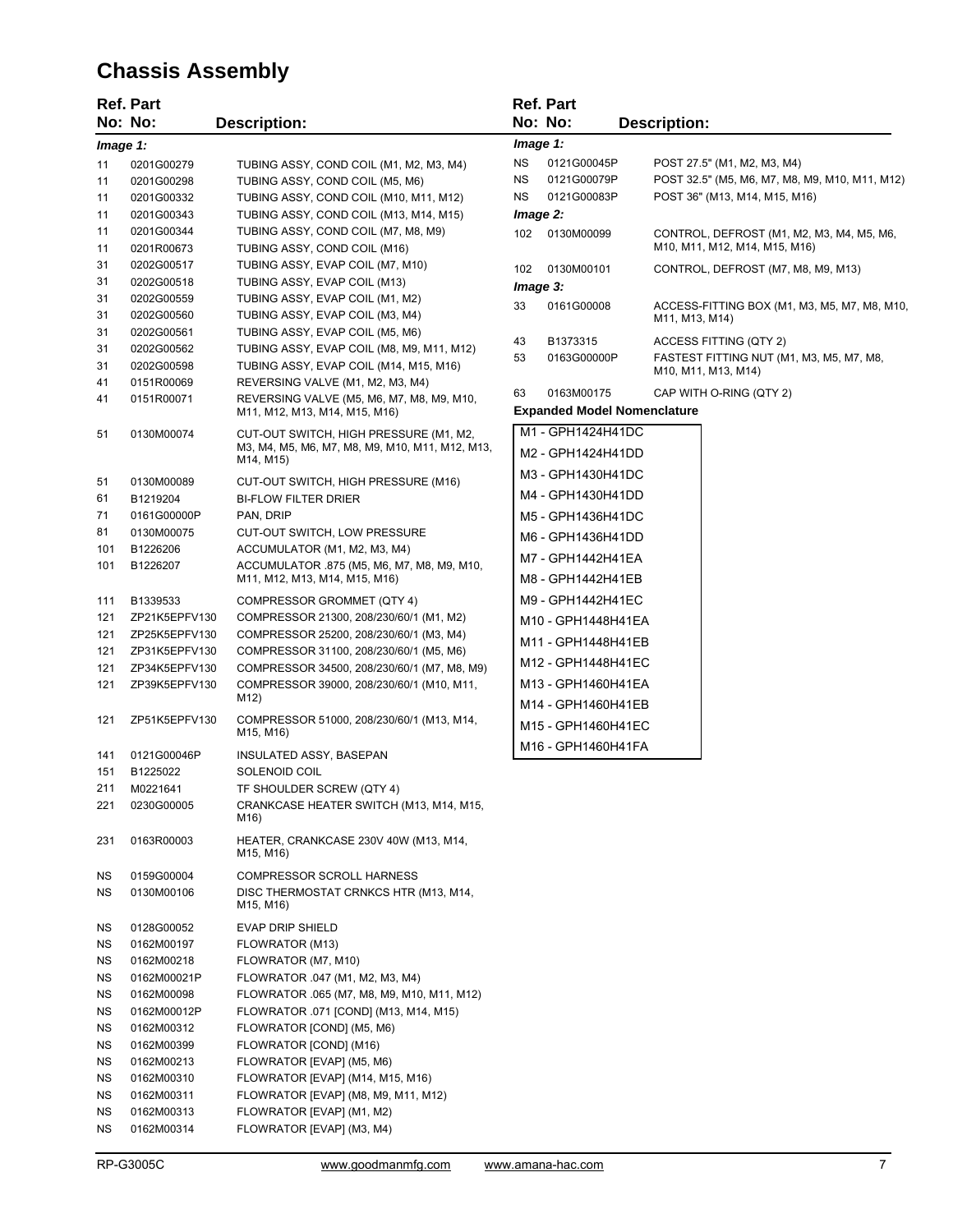# **Top Panel and Control Box Assembly**



 $Image 2$ 

Image 1

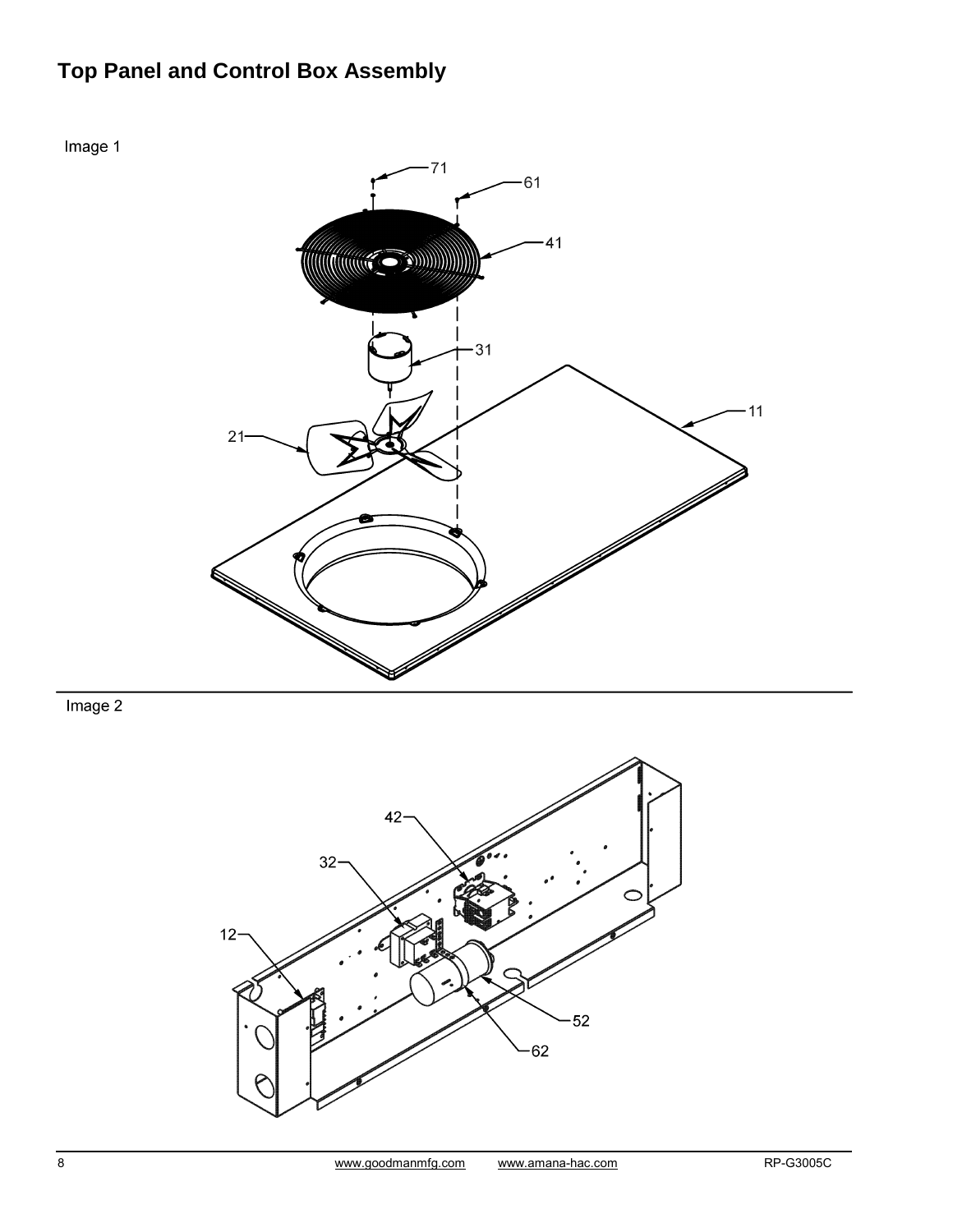#### **Top Panel and Control Box Assembly**

|                                                        | <b>Ref. Part</b>                                                     |                                                                                                                                                                                       | <b>Ref. Part</b> |                     |  |  |
|--------------------------------------------------------|----------------------------------------------------------------------|---------------------------------------------------------------------------------------------------------------------------------------------------------------------------------------|------------------|---------------------|--|--|
|                                                        | No: No:                                                              | <b>Description:</b>                                                                                                                                                                   | No: No:          | <b>Description:</b> |  |  |
| Image 1:                                               |                                                                      |                                                                                                                                                                                       |                  |                     |  |  |
| 11<br>21                                               | 0121G00274DG<br>0150G00004                                           | <b>TOP PANEL PAINTED</b><br>FAN BLADE (M7, M8, M9, M10, M11, M12, M13,<br>M14, M15, M16)                                                                                              |                  |                     |  |  |
| 21<br>21<br>31<br>31                                   | 0150G00005<br>B1086765<br>0131M00061<br>0131M00429                   | FAN BLADE (M1, M2, M3, M4)<br>FAN BLADE TYPE 3 (M5, M6)<br>COND MOTOR 1/4 HP, 1 SP, 8 PL (M5, M6)<br>COND MOTOR 1/4 HP, 1 SP, 6 PL (M7, M8, M9,<br>M10, M11, M12, M13, M14, M15, M16) |                  |                     |  |  |
| 31<br>41<br>61<br>71<br><b>NS</b>                      | 0131M00009P<br>0152G00003<br>M0221817<br>0163M00006P<br>17788000083F | COND MOTOR 1/6 HP, 1 SP, 8 PL (M1, M2, M3,<br><b>FAN GRILLE</b><br>SMALL SCREW (QTY 4)<br>ACORN NUT 5/16 HEX BLACK (QTY 4)<br>PVC CONDUIT 8.25"                                       |                  |                     |  |  |
| Image 2:<br>12                                         | PCBDM133                                                             |                                                                                                                                                                                       |                  |                     |  |  |
| 32<br>42                                               | 0130M00138<br>CONT1P025024V                                          | DEFROST CONTROL BOARD<br>TRANSFORMER 208/230, 24V<br>CONTACTOR 25 AMP, 1P, 24V (M1, M2, M3, M4,<br>M5, M6)                                                                            |                  |                     |  |  |
| 42                                                     | CONT1P030024V                                                        | CONTACTOR 30 AMP, 1P, 24V (M7, M8, M9, M10,<br>M11, M12)                                                                                                                              |                  |                     |  |  |
| 42                                                     | CONT2P040024V                                                        | CONTACTOR 40 AMP, 2P, 24V (M13, M14, M15,<br>M16)                                                                                                                                     |                  |                     |  |  |
| 52                                                     | CAP050400440CT                                                       | CAPACITOR 5/40/440V/DUAL RD (M1, M2, M3, M4)                                                                                                                                          |                  |                     |  |  |
| 52                                                     | CAP050450440CT                                                       | CAPACITOR 5/45/440V/DUAL RD (M5, M6, M7, M8,<br>M9, M10, M11, M12)                                                                                                                    |                  |                     |  |  |
| 52                                                     | CAP050700440CT                                                       | CAPACITOR 5/70/440V/DUAL RD (M13, M14, M15,<br>M16)                                                                                                                                   |                  |                     |  |  |
| 62                                                     | 20520901                                                             | <b>CAPACITOR STRAP</b>                                                                                                                                                                |                  |                     |  |  |
| 0259G00003<br>WIRE HARNESS, ELECTRIC HEAT<br><b>NS</b> |                                                                      |                                                                                                                                                                                       |                  |                     |  |  |
| <b>Expanded Model Nomenclature</b>                     |                                                                      |                                                                                                                                                                                       |                  |                     |  |  |
|                                                        | M1 - GPH1424H41DC                                                    |                                                                                                                                                                                       |                  |                     |  |  |
|                                                        | M2 - GPH1424H41DD                                                    |                                                                                                                                                                                       |                  |                     |  |  |
|                                                        | M3 - GPH1430H41DC                                                    |                                                                                                                                                                                       |                  |                     |  |  |
|                                                        | M4 - GPH1430H41DD                                                    |                                                                                                                                                                                       |                  |                     |  |  |
|                                                        | M5 - GPH1436H41DC                                                    |                                                                                                                                                                                       |                  |                     |  |  |
|                                                        | M6 - GPH1436H41DD                                                    |                                                                                                                                                                                       |                  |                     |  |  |
|                                                        | M7 - GPH1442H41EA                                                    |                                                                                                                                                                                       |                  |                     |  |  |
|                                                        | M8 - GPH1442H41EB                                                    |                                                                                                                                                                                       |                  |                     |  |  |
|                                                        | M9 - GPH1442H41EC                                                    |                                                                                                                                                                                       |                  |                     |  |  |

- M10 GPH1448H41EA
- M11 GPH1448H41EB
- M12 GPH1448H41EC
- M13 GPH1460H41EA
- M14 GPH1460H41EB
- M15 GPH1460H41EC
- M16 GPH1460H41FA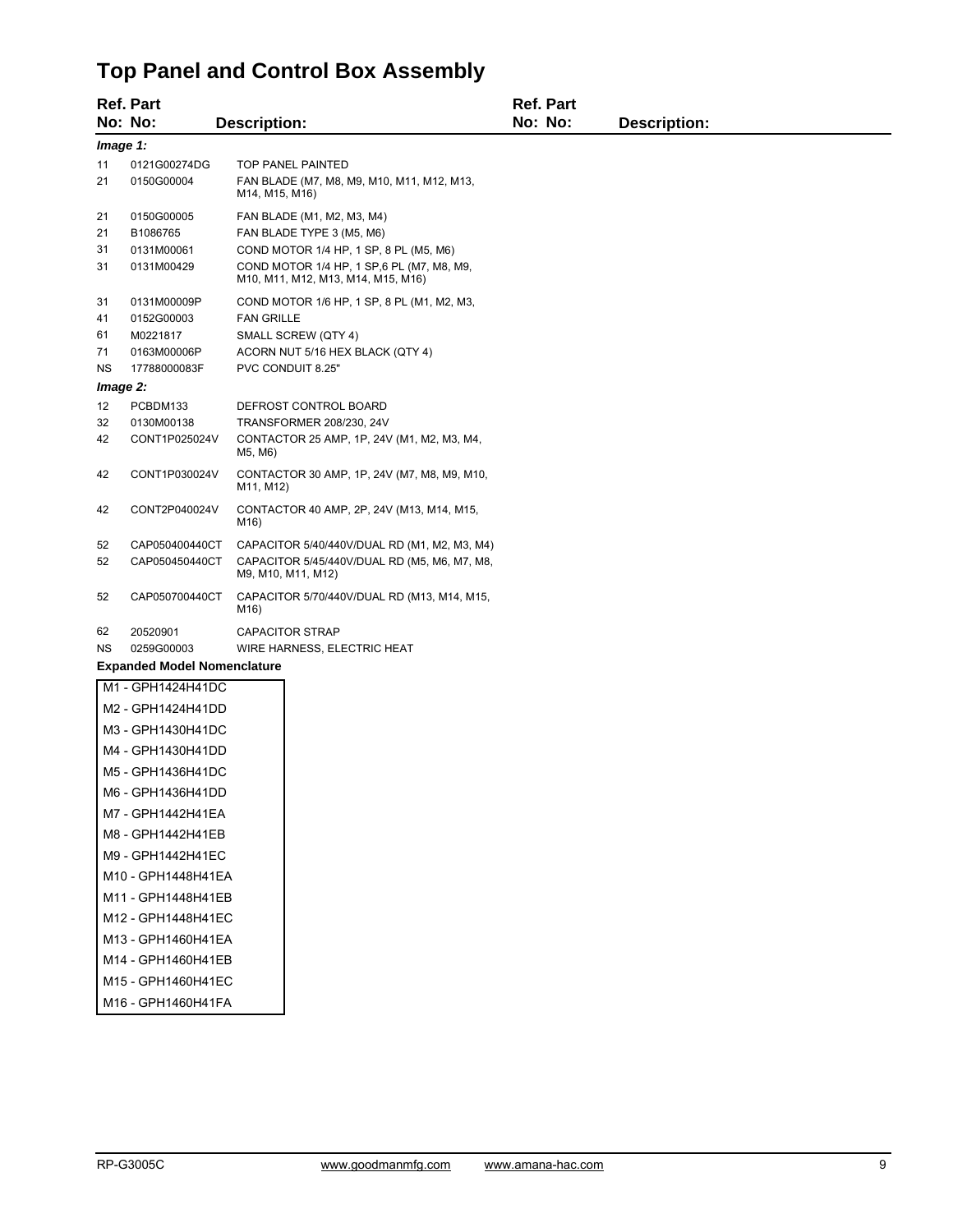# **Blower Assembly**